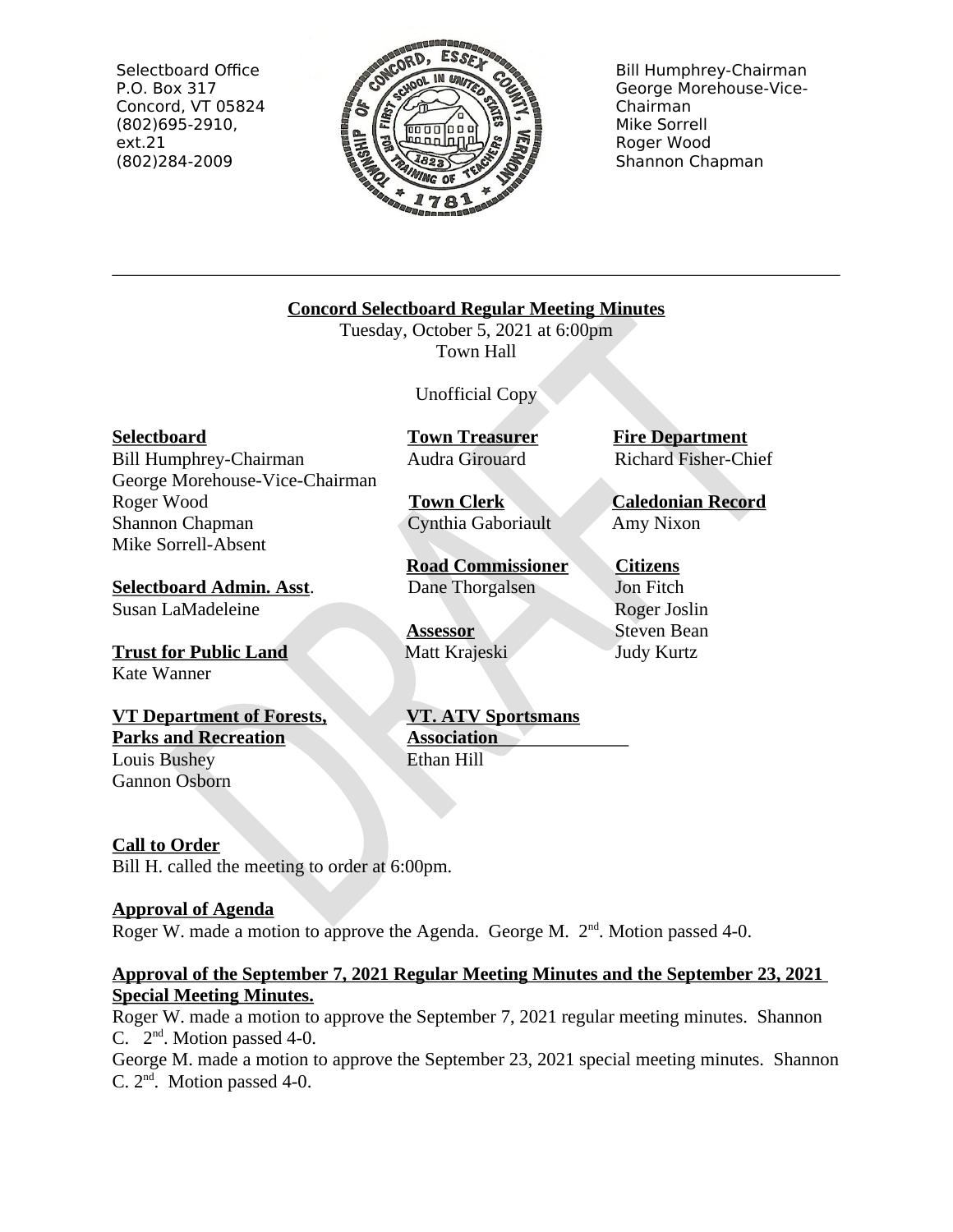# **Citizen's Concerns-None**

# **Old Business**

## **Town Clerk**

Cindy G. stated that Paula Christopher has been appointed as the Town Clerk Assistant and will start next week.

# **Town Treasurer**

Audra G. provided the Board with the Monthly Reports and the September Warrants for review. She stated that the Planning Board will being discussions concerning the American Rescue Plan Act funds this month. She also mentioned that Tax Bills are due on November 5, 2021. She has scheduled the Tax Sale for November 9, 2021, as of today there are 8 parcels up for sale. A member of the Selectboard will be appointed to attend the sale at the November meeting.

## **Zoning Administrator**

Audra G. Stated that she had legal matters to discuss and requested that it be done in Executive Session. Consensus of the Board to discuss in Executive Session.

### **Road Commissioner**

# **Grant in Aid Equipment Purchase**

Dane T. stated that the Better Roads Project and the Grant In Aid project on Leonard Hill Road are almost completed and that the paving project on Oregon Road will being shortly. Susan L. stated that there is another Grant In Aid Grant available for the purchase of equipment to aid the road crew in water quality projects. A letter of intent for the grant is due on October 8, 2021. Consensus of the Board to send Letter of Intent and to authorize the Chairman of the Board to sign.

### **Fire Department**

Richard F. informed the Board that they have received 6 inquiries concerning the sale of the 1998 fire truck but no sales. He requested that the asking price for the fire truck be reduced from \$23,500.00 to \$20,000.00.

George M. made a motion to reduce the price from \$23,500.00 to \$20,000.00. Shannon C. 2<sup>nd</sup>. Motion passed 4-0.

### **New Business**

# **Trust for Public Land and Dept. of Forests, Parks and Recreation**

Kate Wanner from Trust of Public Lands, Gannon Osborn and Louis Buckey from the VT Department of Forests, Parks and Recreation presented the Board with a proposal to acquire conservation easements on a large portion of land owned by Larry and Betty Brown. According to the map they provided shows that 1,788 acres in Concord is proposed to be added to Victory State forest while 6,174 acres in Concord is to remain private with a conservation easement to be held by the State. Several questions were asked by the Board and the public concerning this matter. After considerable discussion by the Board it was a consensus of the Board to review this matter further at a subsequent date.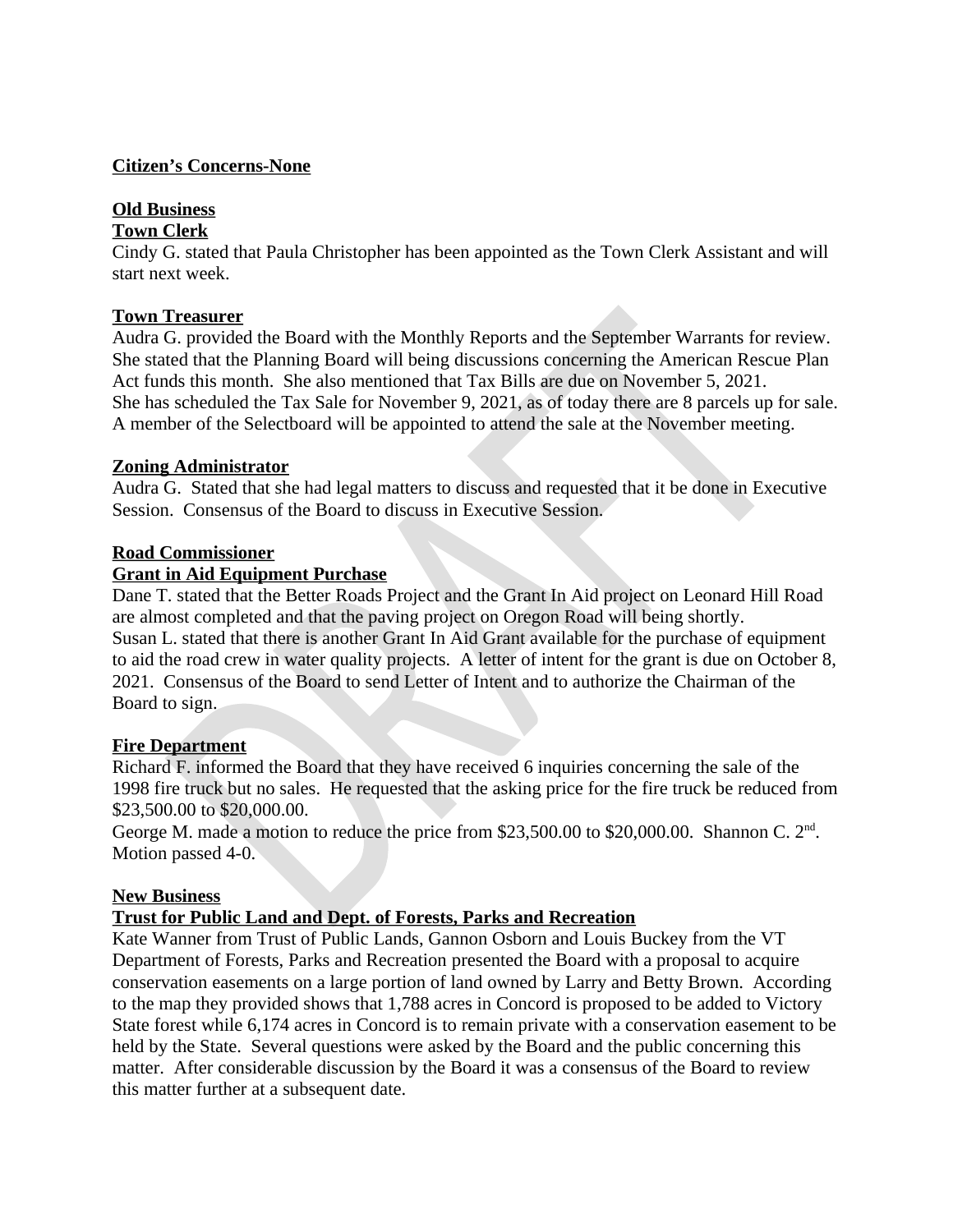# **State Highway/Right of Way Use Application**

Susan L. presented a State Highway/Right of Way Use Application from the Top of the World ATV Club for .36 Miles of Route 2 starting at Shadow Lake Road to Woodward Road for the Board to review and sign to be able to submit to the State.

Shannon C. made a motion for the Chairman of the Board to sign the State Highway/Right of Way Use Application. Roger W. 2<sup>nd</sup>. Motion passed 4-0.

## **Location for November Selectboard Meeting**

Location for the November Selectboard Meeting was discussed. Consensus of the Board to meet at the Municipal Building.

### **CPR Training**

Susan L. requested permission to schedule a CPR training for the Town employees. Consensus of the Board for Susan L. to schedule a CPR training.

## **Bradley Vale Road**

Roger W. stated that Bradley Vale Road was removed from the State maps many years ago and that it needs to be put back on if at all possible. Susan L. has been researching the issue with the State and will contact the State for guidance on how to proceed with this matter.

### **Grant Administrator**

Susan L. presented a list of possible candidates that might be a possible fit as Grant Administrator for the Town. The list was reviewed by the Board and Susan L. will contact one of the candidate to attend the November meeting for further discussion with the Board.

# **Heating Oil Contract**

Susan L. stated that no bids were received for heating fuel. The Towns current vendor is CN Brown.

George M. made a motion to retain CN Brown for the 2021/2022 heating season. Roger W. 2<sup>nd</sup>. Motion passed 4-0.

### **Clear Diesel Contract**

Susan L, stated that no bids were received for Clear Diesel. The Towns current vendor is Bournes Energy.

George M. made a motion to retain Bournes Energy for clear diesel. Roger W. 2<sup>nd</sup>. Motion passed 4-0.

### **Other-None**

**Executive Session:** If discussion warrant, and the Board so votes, some items may be held in **Executive Session.** 

George M. made a motion to go into Executive Session at 7:16pm to discuss legal matters. Shannon C. 2<sup>nd</sup>. Motion passed 4-0.

Out of Executive Session at 7:35pm. No action taken.